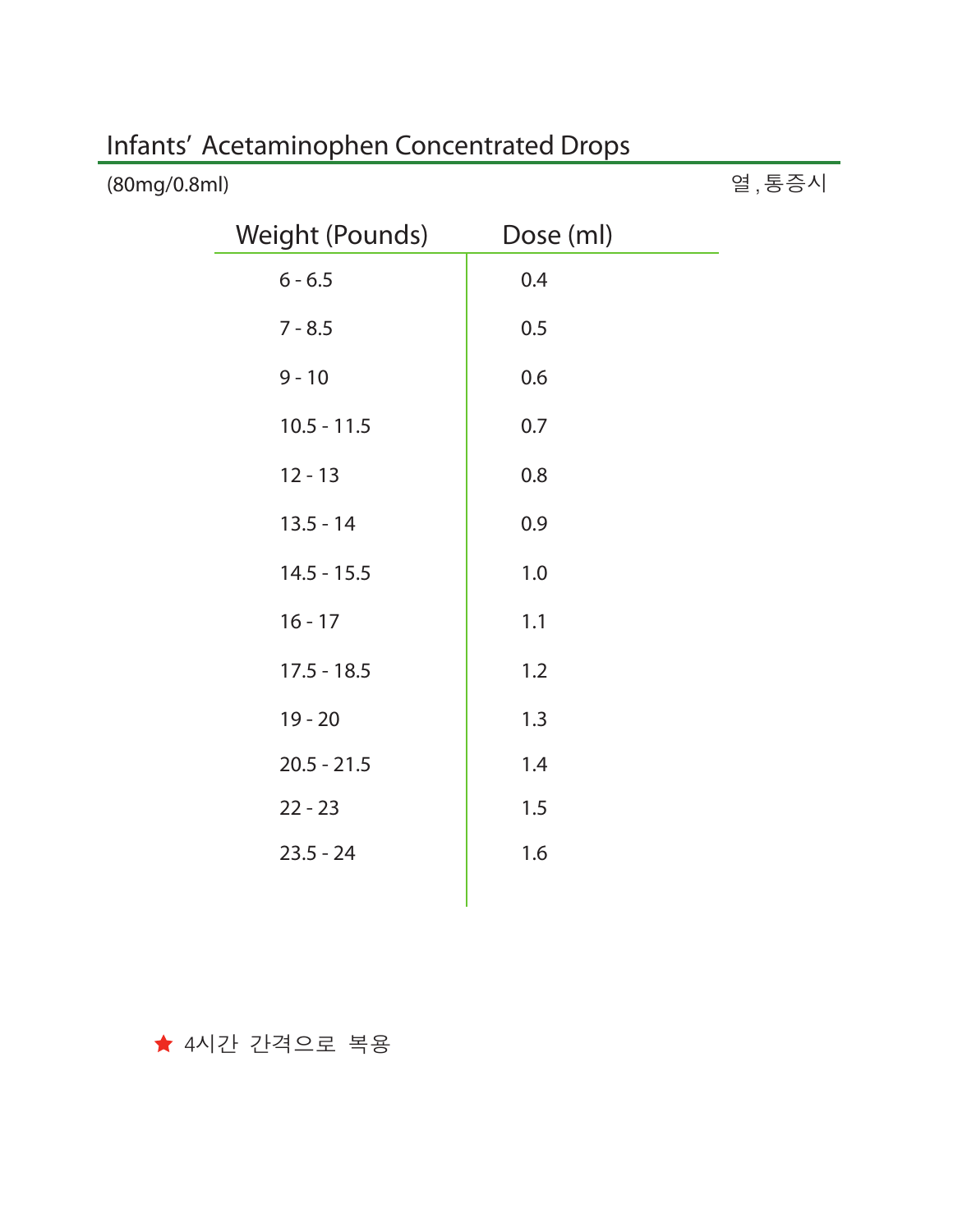|                | 열, 통증시 |
|----------------|--------|
| Dose (ml)      |        |
| 1.3            |        |
| 1.5            |        |
| $\overline{2}$ |        |
| 2.2            |        |
| 2.5            |        |
| 2.8            |        |
| 3              |        |
| 3.4            |        |
| 3.7            |        |
| $\overline{4}$ |        |
| 4.4            |        |
| 4.7            |        |
| 5              |        |
|                |        |

# Infants' Tylenol (Acetaminophen) Suspension

★ 4시간 간격으로 복용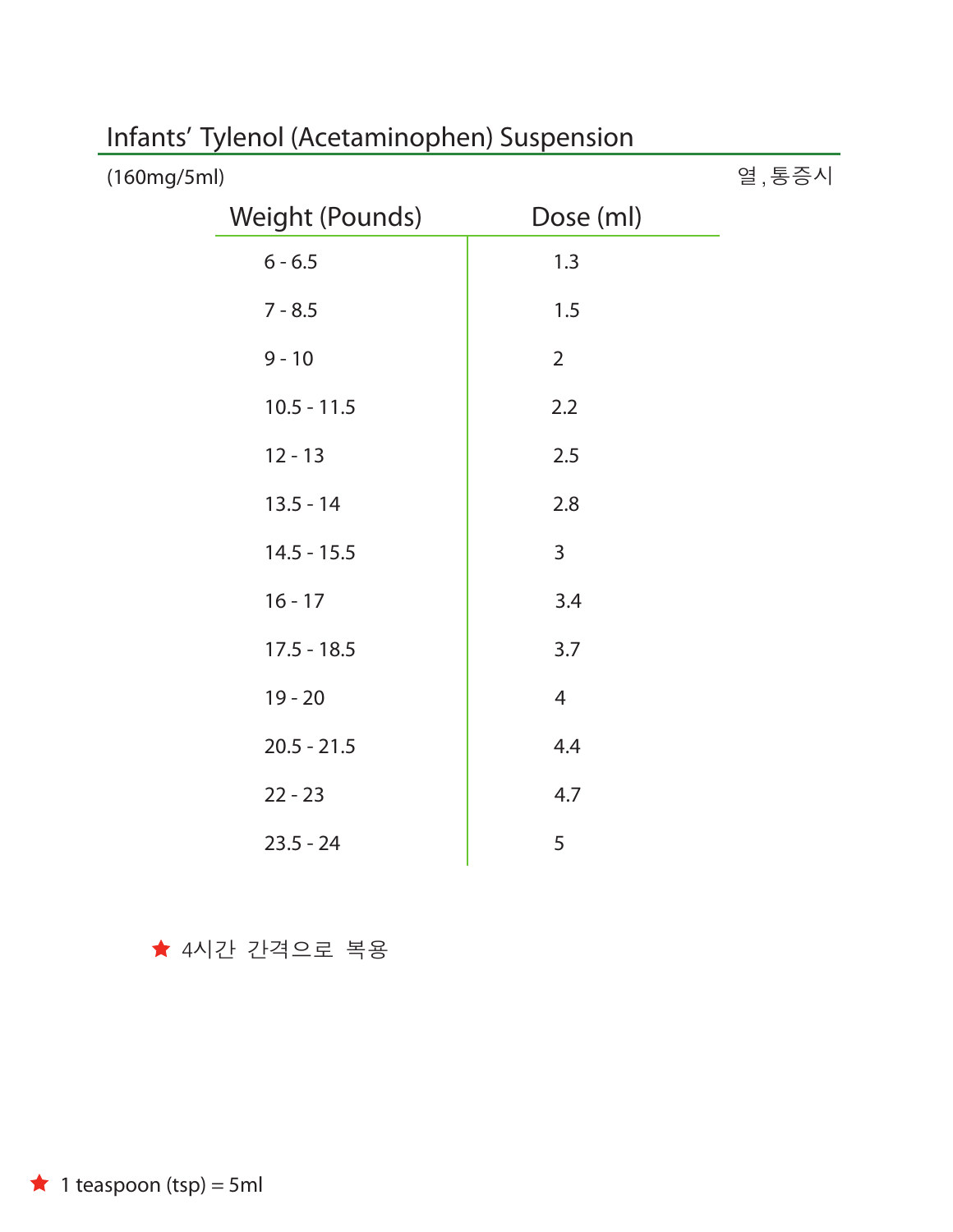| <b>Weight (Pounds)</b> | Dose (tsp) |
|------------------------|------------|
| $12 - 16$              | $1/2$ tsp  |
| $17 - 22$              | $3/4$ tsp  |
| $23 - 27$              | 1 tsp      |
| $28 - 34$              | $11/4$ tsp |
| $35 - 39$              | 1 1/2 tsp  |
| $40 - 45$              | $13/4$ tsp |
| $46 - 51$              | 2 tsp      |
| $52 - 57$              | 2 1/4 tsp  |
| $58 - 62$              | 2 1/2 tsp  |
| $63 - 68$              | 2 3/4 tsp  |
| $69 - 74$              | 3 tsp      |
| $75 - 80$              | 3 1/4 tsp  |
| $81 - 86$              | 3 1/2 tsp  |
| $87 - 91$              | 3 3/4 tsp  |
| $92 - 97$              | 4 tsp      |

열,통증시

## Children's Tylenol (Acetaminophen) Suspension

★ 4시간 간격으로 복용

 $\star$  1 teaspoon (tsp) = 5ml

(160mg/5ml)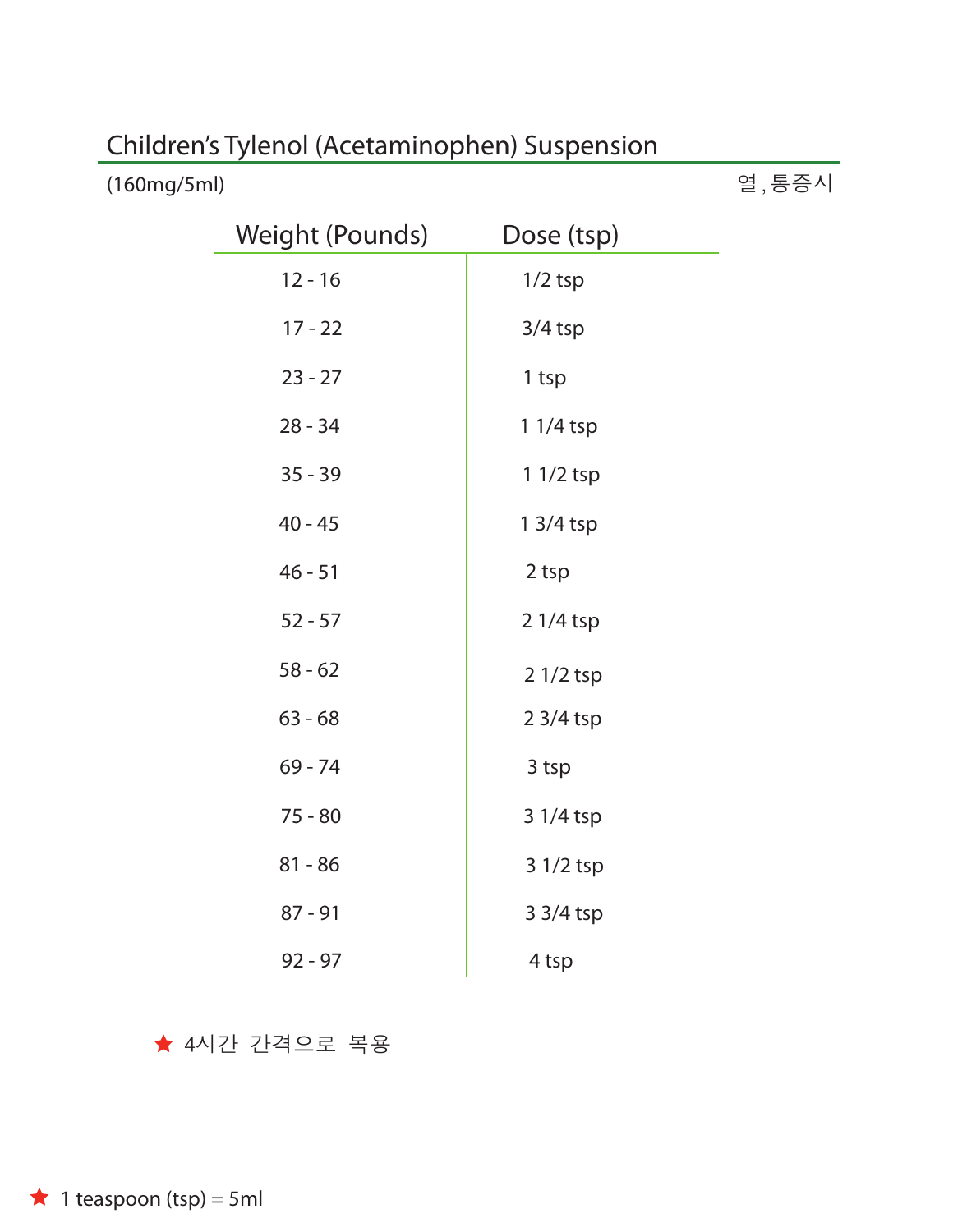## FeverAll Suppositories (Acetaminophen 좌약)

 $g, \overline{g} \geq 0$ 

| Weight (Pounds) | Dose (mg) |
|-----------------|-----------|
| $12 - 15$       | 80        |
| $17.6 - 20$     | 120       |
| $23.5 - 26$     | 160       |
| $29.5 - 33$     | 200       |
| $35.2 - 38$     | 240       |
| $41 - 45$       | 280       |
| $47 - 50$       | 320       |
| $53 - 57$       | 360       |
|                 |           |

4시간 간격으로 줄 수 있음 ★ 생후 3개월 이상부터 사용 가능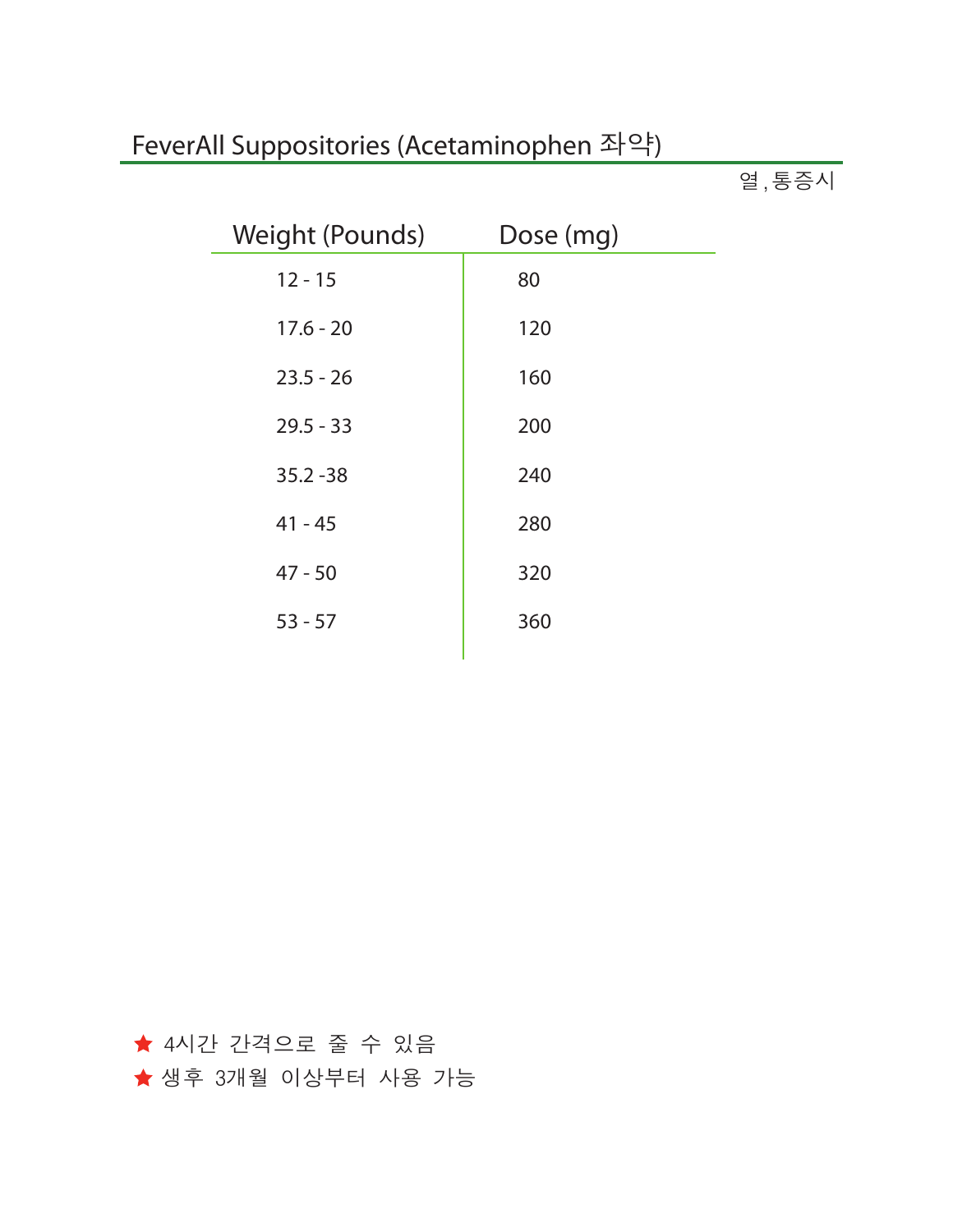| (50mg/1.25ml) |                 |           | 열, 통증시 |
|---------------|-----------------|-----------|--------|
|               | Weight (Pounds) | Dose (ml) |        |
|               | $12 - 13$       | 1.25      |        |
|               | $13.5 - 15$     | 1.50      |        |
|               | $15.5 - 17$     | 1.875     |        |
|               | $17.5 - 19$     | 2.0       |        |
|               | $19.5 - 21$     | 2.25      |        |
|               | $21.5 - 23$     | 2.5       |        |
|               | $23.5 - 25$     | 2.75      |        |
|               | $25.5 - 27$     | 3.0       |        |

### Infants' Motrin / Advil (Ibuprofen) Concentrated Drops

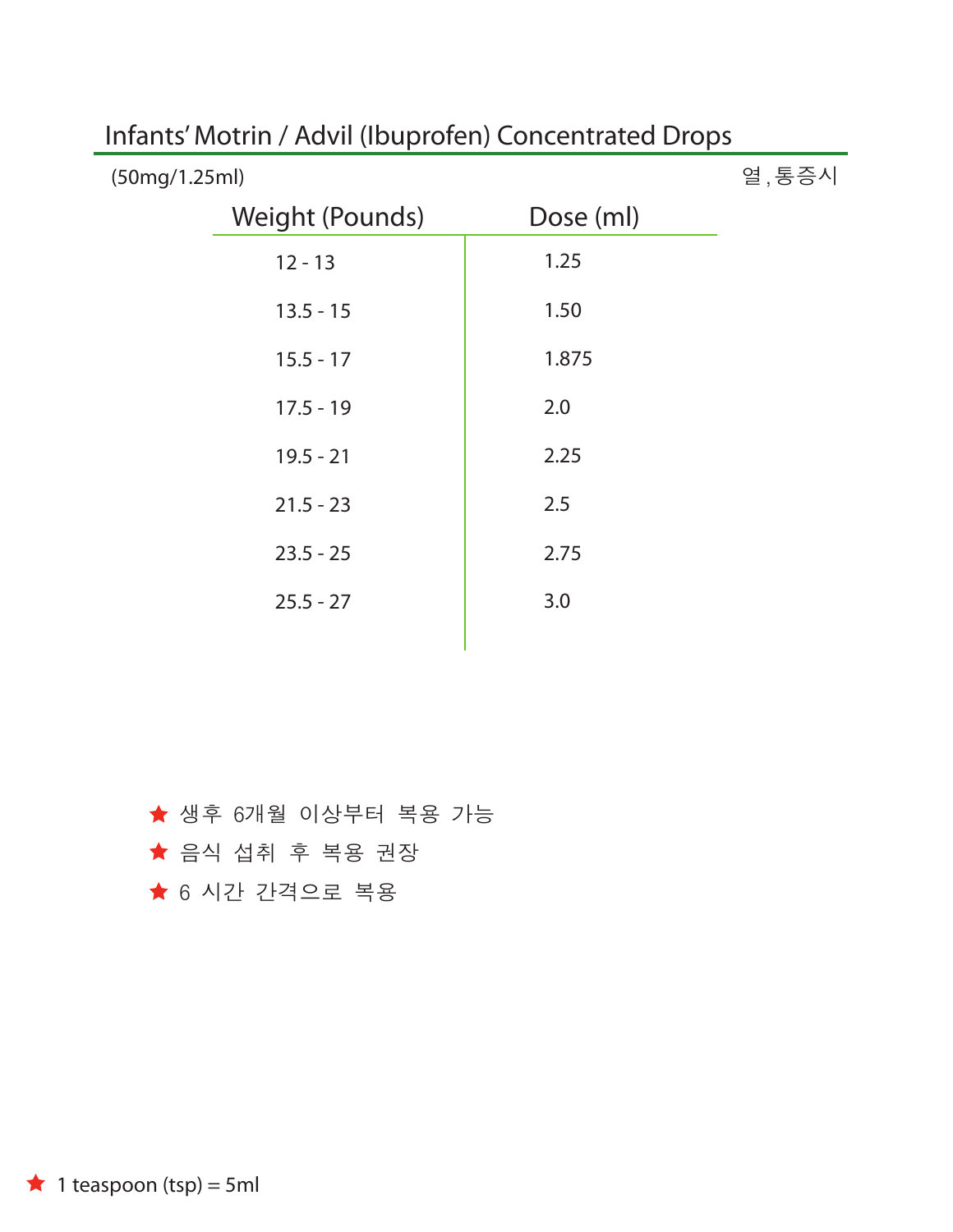| Children's Motrin / Advil (Ibuprofen) Suspension |  |
|--------------------------------------------------|--|
|--------------------------------------------------|--|

| (100mg/5ml) |
|-------------|
|-------------|

열,통증시

| <b>Weight (Pounds)</b> | Dose (tsp) |
|------------------------|------------|
| $12 - 15$              | $1/2$ tsp  |
| $16 - 21$              | $3/4$ tsp  |
| $22 - 26$              | 1 tsp      |
| $27 - 31$              | $11/4$ tsp |
| $32 - 37$              | $11/2$ tsp |
| $38 - 43$              | $13/4$ tsp |
| 44 - 48                | 2 tsp      |
| $49 - 54$              | 2 1/4 tsp  |
| $55 - 60$              | 2 1/2 tsp  |
| $61 - 65$              | 2 3/4 tsp  |
| $66 - 70$              | 3 tsp      |
| $71 - 76$              | 3 1/4 tsp  |
| $77 - 81$              | 3 1/2 tsp  |
| $82 - 87$              | 3 3/4 tsp  |
| 88 - adult             | 4 tsp      |
|                        |            |

★ 6 시간 간격으로 복용 ★ 음식 섭취 후 복용 권장 ★ 생후 6개월 이상부터 복용 가능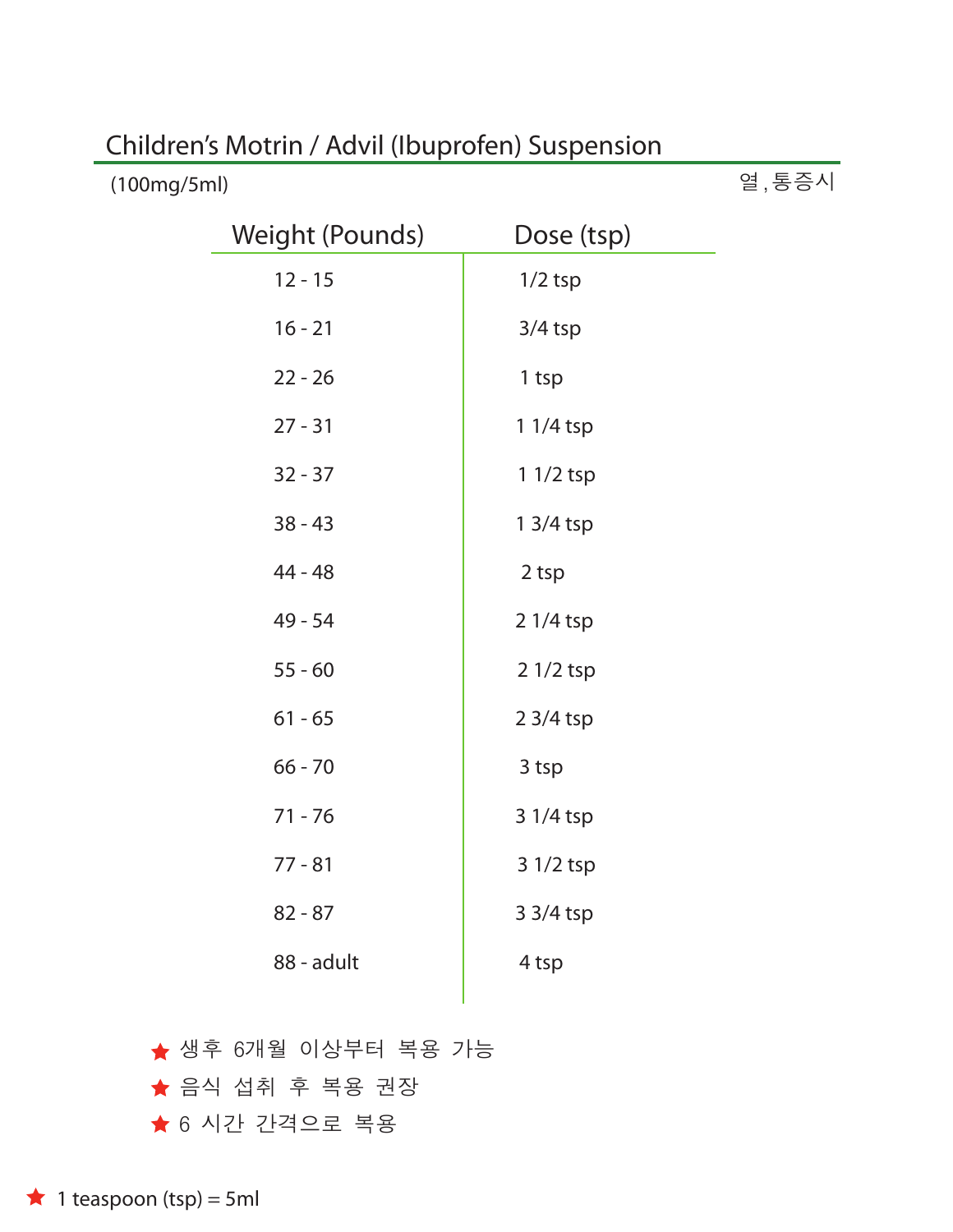| 두드러기 등 앨러지 반응시               |
|------------------------------|
| Dose (ml)                    |
| $\overline{2}$               |
| 2.5 (1/2 tsp)                |
| 3                            |
| 3.5                          |
| 4                            |
| 4.5                          |
| $5(1 \text{ tsp})$           |
| $5.5 - 7$                    |
| 7.5 (1 1/2 tsp)              |
| $8 - 9.5$                    |
| 10 (2 tsp)                   |
| $10 - 15(2 - 3 \text{ tsp})$ |
| $15 - 20(3 - 4 \text{ tsp})$ |
|                              |

### Benadryl (Diphenhydramine) Allergy Liquid